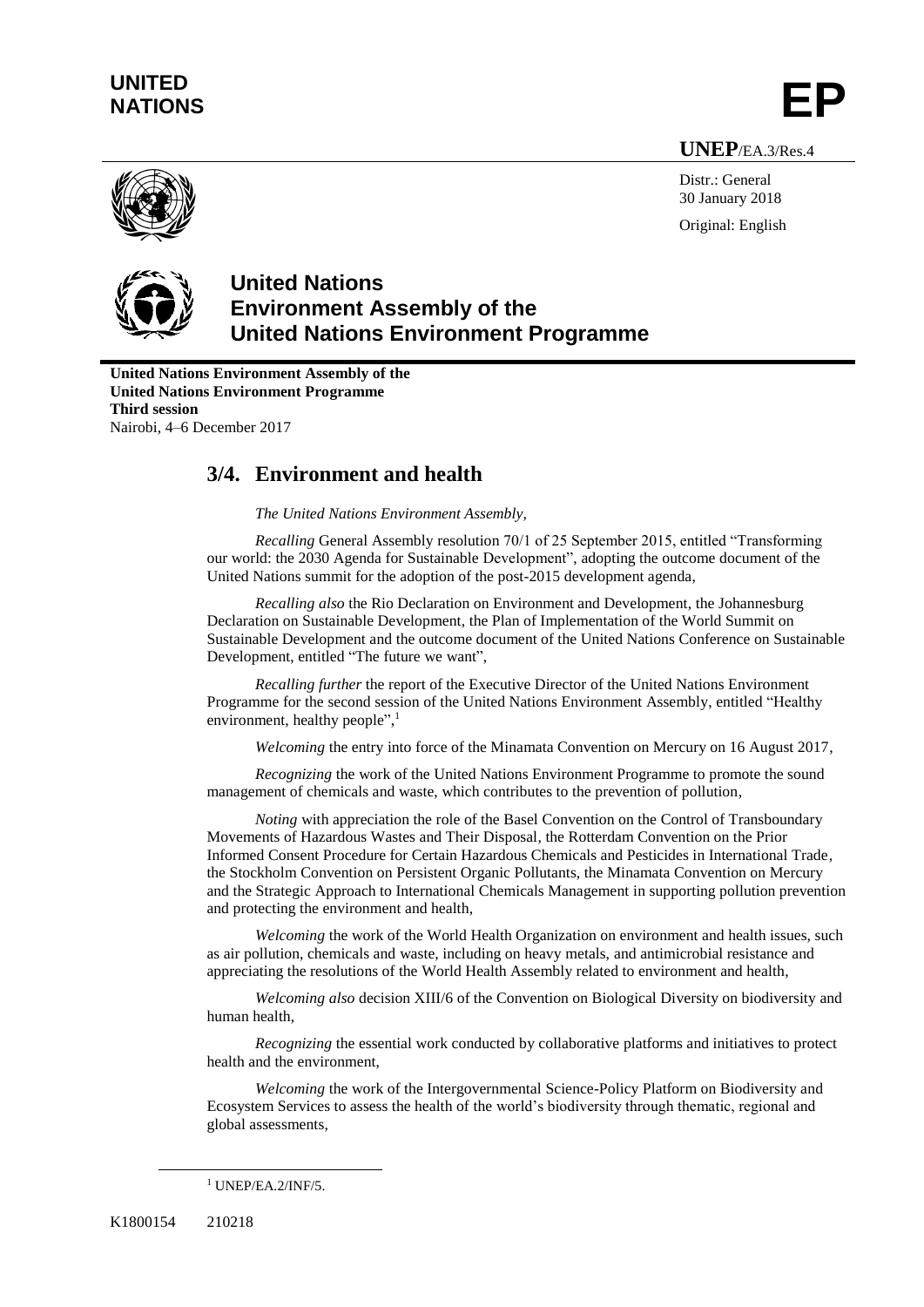*Expressing* our deep concern about the burden of disease from environmental risks, which according to recent estimates from the World Health Organization<sup>2</sup> is responsible for 23 per cent of total global deaths, and the associated costs to society,

*Highlighting* the findings of the 2017 report *The Lancet Commission on pollution and health* that the effects of pollution on health are underestimated in existing calculations of the global burden of disease, and that pollution, which was responsible for an estimated 9 million premature deaths in 2015, is the single largest environmental cause of disease and premature deaths in the world and causes welfare losses amounting to 6.2 per cent of global economic output, and concerned that deaths associated with ambient air and soil pollution, including pollution by chemicals, are rising,

*Recognizing* the important role of regional processes of health and environment, including the Asia-Pacific Regional Forum on Health and Environment, the European Environment and Health Process, the first and second African Inter-ministerial Conference on Environment and Health, the joint sessions of the Arab ministerial councils on the environment and health, and the Forum of Ministers of Environment of Latin America and the Caribbean, in contributing to regional and national policy actions and in strengthening environmental governance around the environment-health nexus,

1. *Affirms* the strong interlinkages between environment and health, including health inequalities, and the importance of addressing them jointly by implementing the 2030 Agenda for Sustainable Development;

2. *Reaffirms* the importance of applying the precautionary approach as set forth in principle 15 of the Rio Declaration on Environment and Development, as well as of supporting and facilitating the regular exchange of evidence and science-based knowledge;

3. *Welcomes* the growing recognition of pollution exposure as a key risk factor contributing to premature deaths from non-communicable diseases, which now account for seven in ten deaths globally,<sup>3</sup> and noting such acknowledgments in the report by the World Health Organization "Montevideo Roadmap 2018–2030 on NCDs as a Sustainable Development Priority", in Economic and Social Council resolution E/RES/2017/8 and in the report by the World Health Organization "Preventing Noncommunicable Diseases (NCDs) by reducing environmental risk factors";

4. *Notes* that the World Health Organization's Global Action Plan for the Prevention and Control of Non-Communicable Diseases 2013–2020, which focuses primarily on behavioural risk factors, acknowledges the role of environmental and occupational hazards as modifiable risk factors for non-communicable diseases, which underscores the need for enhanced communication between the public health and environmental communities on comprehensive approaches to addressing non-communicable diseases;

5. *Stresses* the health benefits of addressing global environmental challenges such as air, marine, water and soil pollution, chemicals exposure, waste management, climate change and biodiversity loss, and their interrelations, and the importance to health and well-being of cross-cutting and preventive approaches, including gender mainstreaming, the conservation and sustainable use of biodiversity, and ecosystem-based approaches at all stages;

6. *Requests* the Executive Director of the United Nations Environment Programme to continue to work, as appropriate, with intergovernmental regional processes on health and environment, the World Health Organization, the World Meteorological Organization, the Food and Agriculture Organization of the United Nations, the World Organization for Animal Health, the United Nations Entity for Gender Equality and the Empowerment of Women, the United Nations Population Fund, the Inter-Organization Programme for the Sound Management of Chemicals and other relevant organizations, as well as with the secretariats of the chemicals and waste conventions, the Strategic Approach to International Chemicals Management and the Rio conventions, on the environment and health nexus, in order to avoid duplication and improve effectiveness;

7. *Also requests* the Executive Director, in collaboration with the World Health Organization, relevant United Nations entities and stakeholders, including the private sector, and subject to the availability of resources, to continue ongoing efforts to support countries, upon request, in developing integrated environment and health policies and measures and to develop methods, tools and guidelines to promote integrated environmental and health risk assessments, building from existing work in that regard;

l

<sup>2</sup> *Preventing disease through healthy environments: a global assessment of the burden of disease from environmental risks*, World Health Organization, 2016, page 86.

<sup>3</sup> "Non-communicable Diseases Fact Sheet," World Health Organization, updated June 2017. Available from [http://www.who.int/mediacentre/factsheets/fs355/en/.](http://www.who.int/mediacentre/factsheets/fs355/en/)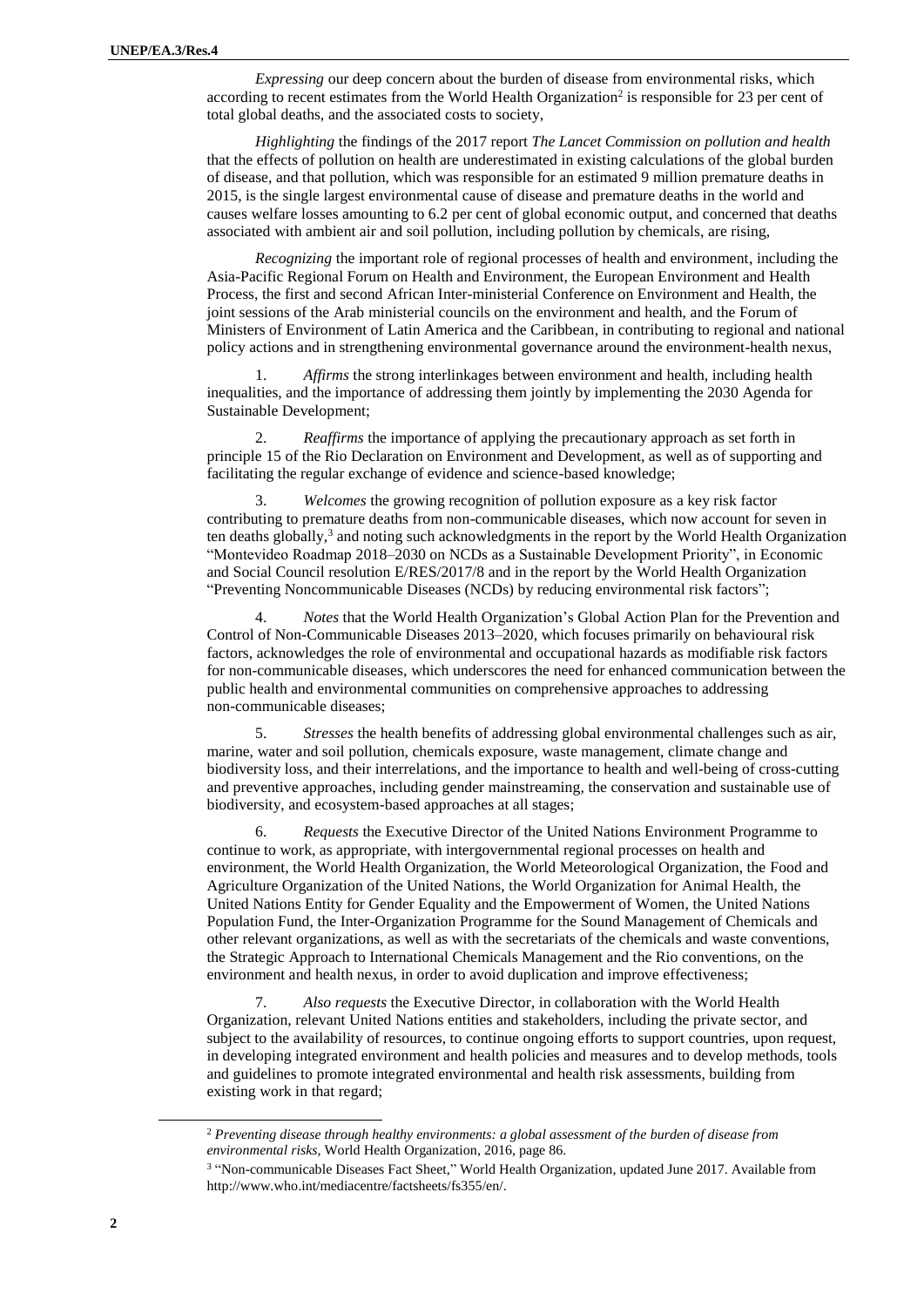8. *Encourages* member States and stakeholders to continue engaging, as appropriate, in the work of ongoing intergovernmental regional processes on health and environment in addressing the health and environment nexus to spearhead the achievement of the Sustainable Development Goals;

## **I Chemicals and waste**

9. *Urges* member States to intensify efforts to achieve by 2020 the goal for the environmentally sound management of chemicals and all wastes throughout their life cycle, which is contained in the Sustainable Development Goals as an essential cross-cutting issue for the achievement of sustainable development and the protection of human health and the environment, underlining the importance of the Strategic Approach to International Chemicals Management and the overall orientation and guidance for achieving the 2020 goal of sound management of chemicals, taking into account national capacities, and urges member States to actively engage in the intersessional process considering the Strategic Approach and the sound management of chemicals and waste beyond 2020;

10. *Underlines* the importance for human and environmental health, including biodiversity, of avoiding and minimizing the risks posed by harmful chemicals in products and materials, ensuring their safe use throughout their life cycle, including their environmentally sound reuse, recycling and other recovery, or disposal;

11. *Encourages* Governments and relevant actors that have not yet done so and in the light of national circumstances to develop, adopt and implement effective measures and, as appropriate, national legislation or regulations aimed at minimizing the risks posed by chemicals, including heavy metals, endocrine disruptors and pesticides, in particular to pregnant women, infants and children;

12. *Urges* parties to the Basel Convention, the Rotterdam Convention, the Stockholm Convention and the Minamata Convention to implement those conventions and invites non-parties to consider joining them;

13. *Invites* member States to increase awareness of the risks posed to human, animal and environmental health from the improper use of fertilizers and pesticides and to promote measures to address them;

14. *Invites* Governments, intergovernmental organizations, the private sector, non-governmental organizations and academia to further develop and implement communication strategies on the risks caused by chemical products and waste and to foster and facilitate access to information on those risks;

15. *Recalls* the shared responsibility of producers and downstream users throughout the value chain and encourages all relevant actors to implement the sound management of chemicals throughout their life cycle, including through developing higher standards and voluntary commitments, and strengthening efforts, for example under the Responsible Care programme, the Global Product Strategy and other relevant programmes and strategies, in accordance with the Strategic Approach to International Chemicals Management and its overall orientation and guidance;

16. *Requests* the Executive Director to present a report on the environmental and health impacts of pesticides and fertilizers and ways of minimizing them, given the lack of data in that regard, in collaboration with the World Health Organization, the Food and Agriculture Organization of the United Nations and other relevant organizations by the fifth session of the United Nations Environment Assembly;

17. *Notes* that the impacts of the long-term application of pesticides on human and environmental health, particularly if they are persistent or bioaccumulative, are not well known, and therefore requests the Executive Director, subject to the availability of resources, and in cooperation with the Food and Agriculture Organization of the United Nations and the World Health Organization, to encourage research institutions that undertake studies in those areas, including national institutions, to share widely the results of related peer-reviewed epidemiological and other relevant studies, including environmental monitoring and assessment;

## **II**

## **Climate**

18. *Recognizes* the substantial risks posed by climate change to health and welcomes the efforts undertaken to address climate change, including under the Paris Agreement adopted under the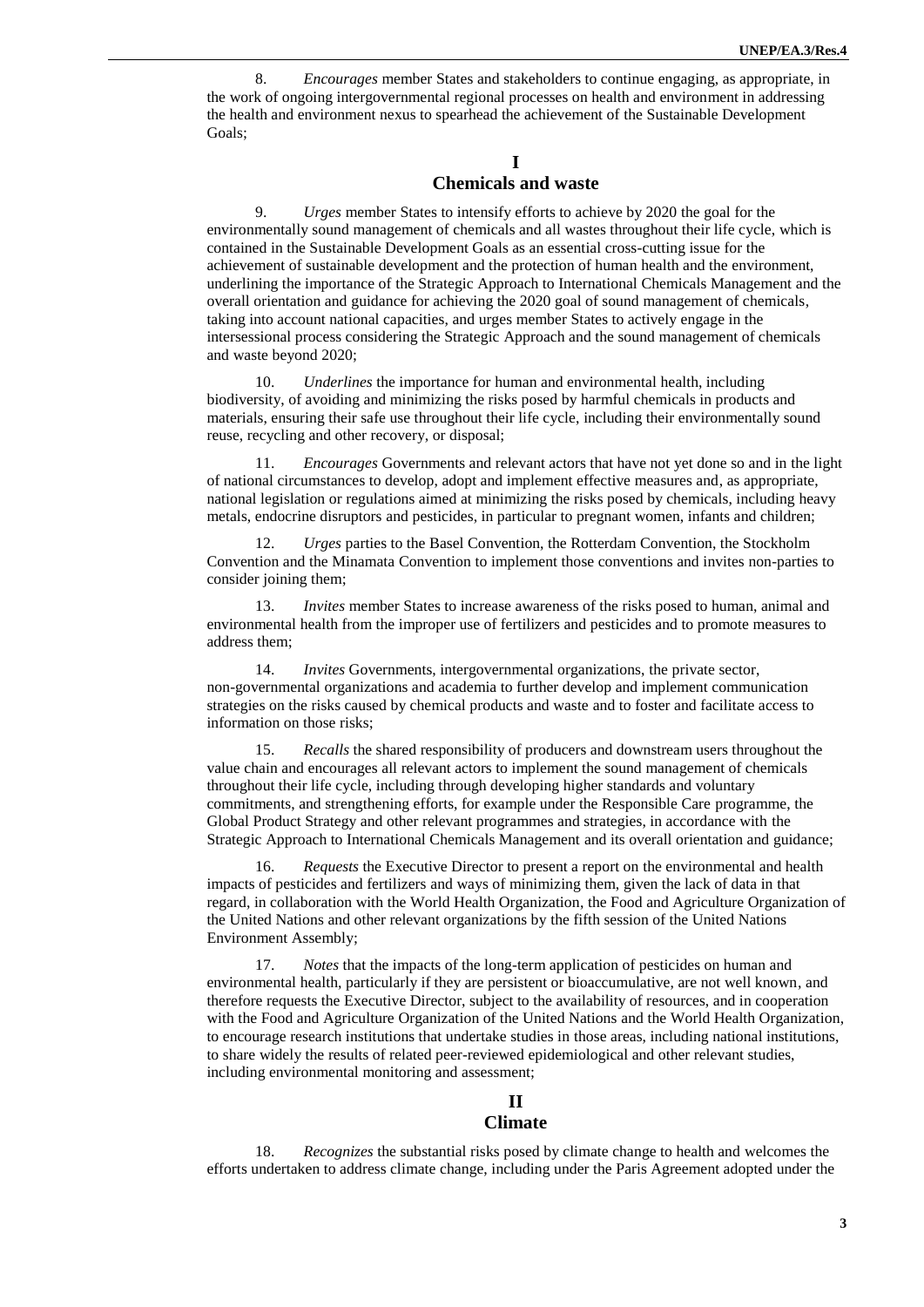United Nations Framework Convention on Climate Change, as essential contributions to improve health;

19. *Also recognizes* the likely increased risks of vector-borne diseases due to climate change, noting the documented increased risks of some vector-borne diseases and the lower scientific certainty associated with the risks of other vector-borne diseases, and the need for a preventive approach and integrated collaboration between the United Nations Environment Programme and the World Health Organization in that regard;

20. *Notes* the Ministerial Declaration on "Health, Environment and Climate Change" promulgated at the 22nd session of the Conference of the Parties to the United Nations Framework Convention on Climate Change held in Marrakech, Morocco and invites member States to also consider following up on the issues addressed in the declaration, inter alia at the next meeting of the World Health Assembly;

21. *Requests* the Executive Director to regularly report to the Committee of Permanent Representatives on the ongoing consultations between the World Health Organization, the United Nations Environment Programme, the World Meteorological Organization and the secretariat of the United Nations Framework Convention on Climate Change on joint activities on climate change, environment and health, including on the preparation of a joint plan;

22. *Also requests* the Executive Director, subject to the availability of resources, to assess the health co-benefits of its current climate-change-related projects, notably for vulnerable groups, and to report on the results of that work to the Committee of Permanent Representatives;

## **III Biodiversity**

23. *Recognizes* that biodiversity loss is a health risk multiplier, including by aggravating environmental challenges, and underlines in addition the benefits for health and well-being in protecting and restoring biodiversity, ecosystems and their services;

24. *Also recognizes* that human, animal, plant and ecosystem health are interdependent, and emphasizes in that regard the value of the "One Health" approach, an integrated approach that fosters cooperation between environmental conservation and the human health, animal health and plant health sectors;

25. *Encourages* member States and invites relevant organizations to mainstream the conservation and sustainable use of biodiversity to enhance ecosystem resilience, including by taking actions to halt biodiversity loss, and to promote coordination between policies and actions aimed at improving biodiversity conservation, food safety and human health as an important safeguard for current and future health and human well-being focusing on relevant sectors;

26. *Requests* the Executive Director to include human health factors in its projects on ecosystem valuation and accounting and, subject to the availability of resources, to assess the health co-benefits of its current biodiversity-related projects and to report on the results of that work to the Committee of Permanent Representatives;

27. *Encourages* member States to facilitate dialogue between agencies responsible for biodiversity and those responsible for health and other sectors across all levels of government to consider relevant health and biodiversity linkages in developing and updating relevant national programmes, policies, strategies and plans, and in various environmental and health assessments to strengthen national monitoring capacities and data collection and to develop interdisciplinary education, training, capacity-building and research programmes;

Also encourages member States and the Executive Director, in cooperation with all relevant stakeholders, to raise awareness of the negative impacts on wildlife of chemical pollutants, including the risks associated with the use and impacts of agro-chemicals and animal drugs, as well as the dangers to the environment of lead in ammunition, and to encourage research regarding alternatives to such chemicals and drugs that are toxic to wildlife, as well as safety testing thereof;

### **IV**

## **Antimicrobial resistance**

29. *Recognizes* that antimicrobial resistance is a current and increasing threat and challenge to global health, food security and sustainable development of all countries;

30. *Welcomes* the United Nations high-level meeting of the General Assembly on antimicrobial resistance in September 2016 and its political declaration that raised awareness of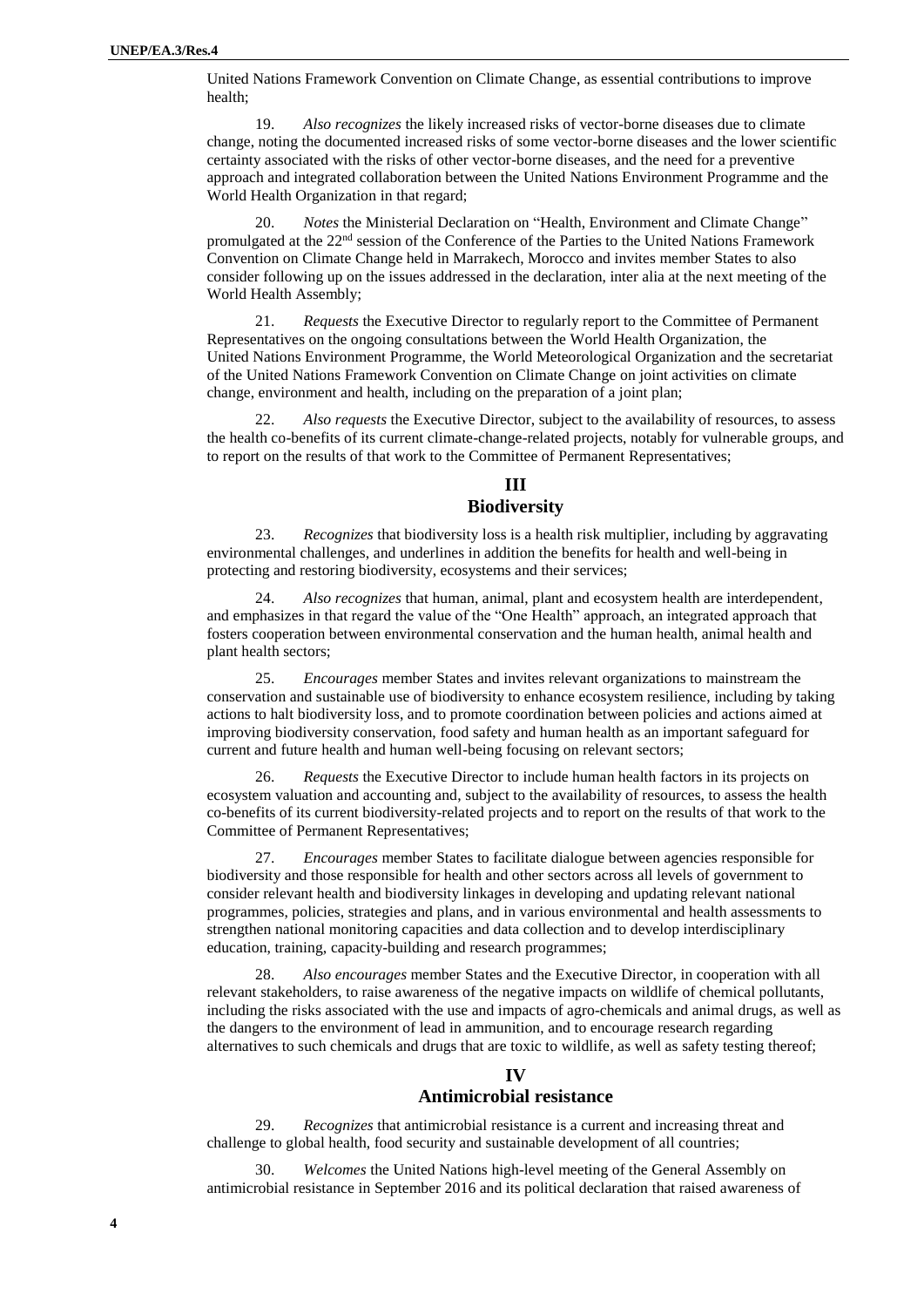antimicrobial resistance at the highest political level and reaffirmed the World Health Organization's Global Action Plan on Antimicrobial Resistance, which was prepared in collaboration with the Food and Agriculture Organization of the United Nations and the World Organization for Animal Health and adopted at the sixty-eighth World Health Assembly, held in May 2015, as the blueprint for action; and also welcomes the efforts and investments of the World Health Organization, other United Nations entities and member States, including national action plans developed in accordance with the five overarching strategic objectives of the World Health Organization's Global Action Plan, and the participation of the United Nations Environment Programme in the United Nations Interagency Coordinating Group on Antimicrobial Resistance;

31. *Underlines* the need to further understand the role of environmental pollution in the development of antimicrobial resistance, the limited availability, tools for and use of environmental surveillance of anthropogenic antimicrobials, and the limited understanding of the long-term effects of antimicrobials in the environment to the health of humans, animals, plants and ecosystems;

32. *Notes* that human, animal and plant health and the environment are interconnected and that addressing the development and spread of antimicrobial resistance effectively requires a holistic and multisectoral approach;

33. *Requests* the Executive Director to work in close collaboration with the World Health Organization, the Food and Agriculture Organization of the United Nations, the World Organization for Animal Health and all other relevant organizations, academia, the private sector and civil society to support efforts by member States to identify and characterize the human and animal health risk, based on the "One Health" approach and in line with the World Health Organization's Global Action Plan on Antimicrobial Resistance, as well as the risk to biodiversity and ecosystems arising from anthropogenic antimicrobial resistance in the environment;

34. *Also requests* the Executive Director, in collaboration with the World Health Organization, the Food and Agriculture Organization of the United Nations, the World Organization for Animal Health, the Inter-Organization Programme for the Sound Management of Chemicals, the Strategic Approach to International Chemicals Management and the Interagency Coordination Group on Antimicrobial Resistance, and subject to the availability of resources, to prepare by the fifth session of the United Nations Environment Assembly a report on the environmental impacts of antimicrobial resistance and the causes for the development and spread of resistance in the environment, including the gaps in understanding of those impacts and causes;

35. *Encourages* member States to consider, as part of evidence-based environmental policymaking, putting in place measures, as nationally appropriate, to effectively manage waste and wastewater to minimize their contribution to antimicrobial resistance through environmental contamination, including that applicable to municipalities, the agricultural industry, health-care facilities, manufacturers of antibiotics, household detergent waste and heavy metals;

#### **V**

### **Sustainable consumption and production**

36. *Underlines* that sustainable consumption and production, resource efficiency, life cycle approaches, sustainable finance and other cross-cutting approaches, including those supported by various Governments, such as the circular economy, sustainable materials management and reduction, reuse and recycling, provide key system-wide and preventive solutions to tackle pollution and thereby improve health and the environment synergistically;

37. *Welcomes* the report by the International Resource Panel entitled *Assessing global resource use: A systems approach to resource efficiency and pollution reduction*; underlines that environmental impacts, including pollution, cannot be mitigated effectively by focusing on emissions abatement alone; calls for the development of strategies to enhance resource efficiency along the full life cycle of products; welcomes further work of the International Resource Panel on the status and trends of natural resource use and management and its links with pollution and other environmental impacts, as well as on the identification of options for enhancing sustainable management of natural resources; and encourages the International Resource Panel to make available reports to be considered, as relevant, at the sessions of the United Nations Environment Assembly;

38. *Recommends* the inclusion of a cross-cutting monitored indicator on health and well-being impacts in the Indicators of Success for the 10-Year Framework of Programmes on Sustainable Consumption and Production Patterns;

39. *Requests* the Executive Director, in collaboration with the World Health Organization and other United Nations entities, to identify opportunities for and promote sustainable lifestyles and